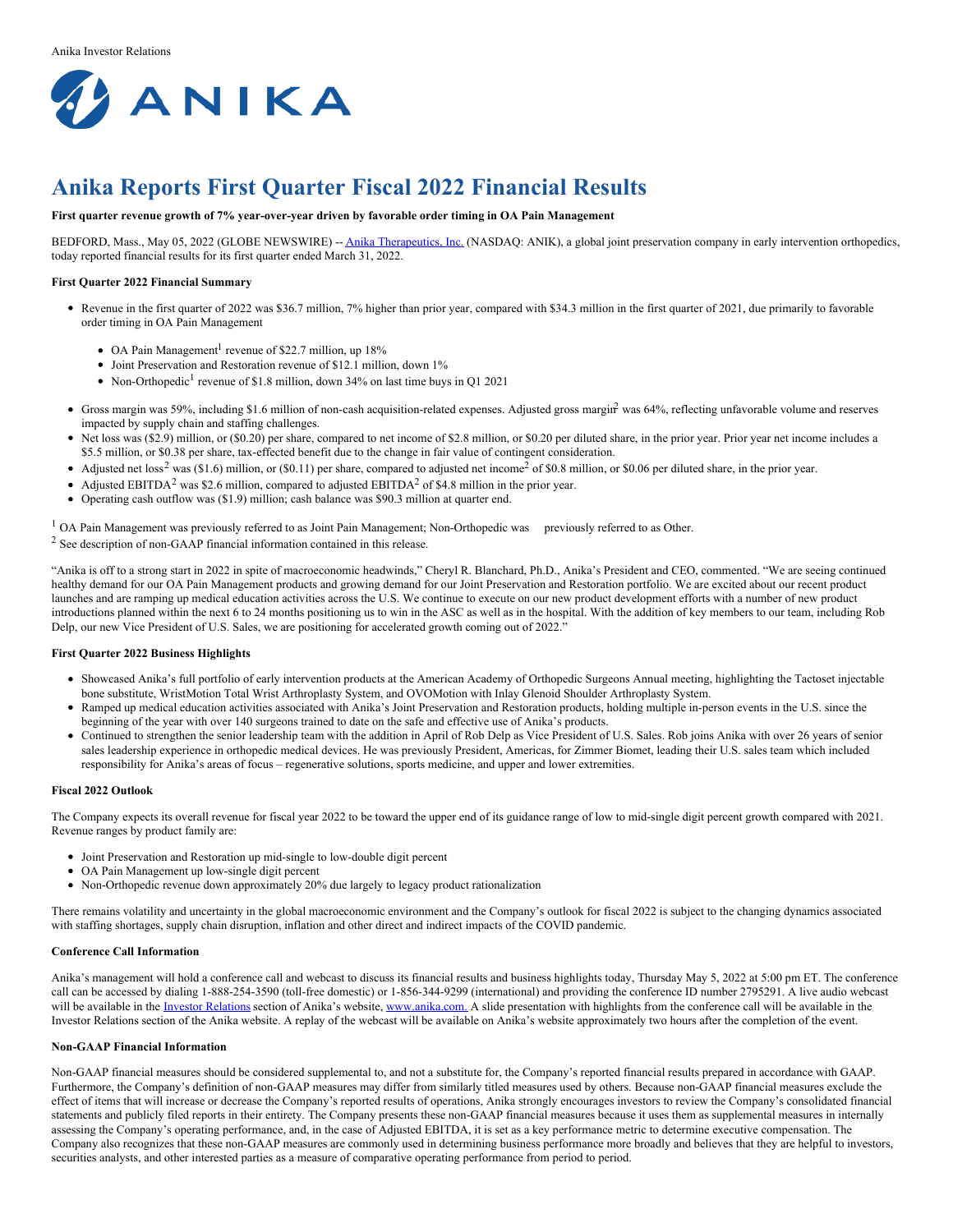## *Adjusted Gross Margin*

In Q1 2022, adjusted gross margin is defined by the Company as adjusted gross profit divided by total revenue. The Company defines adjusted gross profit as GAAP gross profit excluding amortization of certain acquired assets, the impact of inventory fair-value step up associated with our recent acquisitions and non-cash product rationalization charges.

## *Adjusted EBITDA*

In Q1 2022, adjusted EBITDA is defined by the Company as GAAP net income (loss) excluding depreciation and amortization, interest and other income (expense), income taxes, stock-based compensation expense, acquisition related expenses, non-cash charges related to goodwill impairment and changes in the fair value of contingent consideration associated with the Company's recent acquisitions as a result of the COVID pandemic, and non-cash product rationalization charges.

#### *Adjusted Net Income (Loss) and Adjusted EPS*

Adjusted net income (loss) is defined by the Company as GAAP net income excluding acquisition related expenses, inclusive of the impact of purchase accounting, on a tax effected basis, and the non-cash product rationalization charges. In the context of adjusted net income (loss), the impact of purchase accounting includes amortization of inventory step up and intangible assets recorded as part of purchase accounting for acquisition transactions. The amortized assets contribute to revenue generation, and the amortization of such assets will recur in future periods until such assets are fully amortized. These assets include the estimated fair value of certain identified assets acquired in acquisitions in 2020 and beyond, including in-process research and development, developed technology, customer relationships and acquired tradenames. As a result of COVID, the Company is also specifically excluding the impacts of goodwill impairment charges and changes in the fair value of contingent consideration associated with the acquisition transactions, each on a tax effected basis. Adjusted diluted EPS is defined by the Company as GAAP diluted EPS excluding acquisition related expenses and the impact of purchase accounting, each on a tax-adjusted per share basis, and non-cash product rationalization charges. Again, the Company is also specifically excluding the impacts of goodwill impairment charges and changes in the fair value of contingent consideration associated with recent acquisition transactions, each on a tax effected basis if applicable.

A reconciliation of adjusted gross profit to gross profit (and the associated adjusted gross margin calculation), adjusted EBITDA to net income (loss), adjusted net income (loss) to net income (loss) and adjusted diluted EPS to diluted EPS, the most directly comparable financial measures calculated and presented in accordance with GAAP, is shown in the tables at the end of this release.

## **Forward-Looking Statements**

This press release may contain forward-looking statements, within the meaning of Section 27A of the Securities Act of 1933, as amended, and Section 21E of the Securities Exchange Act of 1934, as amended, concerning the Company's expectations, anticipations, intentions, beliefs or strategies regarding the future which are not statements of historical fact, including those statements in the quotation from Dr. Blanchard, and in the section captioned "Fiscal 2022 Outlook" related to potential future revenues and the impacts of COVID. These statements are based upon the current beliefs and expectations of the Company's management and are subject to significant risks, uncertainties, and other factors. The Company's actual results could differ materially from any anticipated future results, performance, or achievements described in the forward-looking statements as a result of a number of factors including, but not limited to, (i) the Company's ability to successfully commence and/or complete clinical trials of its products on a timely basis or at all; (ii) the Company's ability to obtain pre-clinical or clinical data to support domestic and international pre-market approval applications, 510(k) applications, or new drug applications, or to timely file and receive FDA or other regulatory approvals or clearances of its products; (iii) that such approvals will not be obtained in a timely manner or without the need for additional clinical trials, other testing or regulatory submissions, as applicable; (iv) the Company's research and product development efforts and their relative success, including whether we have any meaningful sales of any new products resulting from such efforts; (v) the cost effectiveness and efficiency of the Company's clinical studies, manufacturing operations, and production planning; (vi) the strength of the economies in which the Company operates or will be operating, as well as the political stability of any of those geographic areas; (vii) future determinations by the Company to allocate resources to products and in directions not presently contemplated; (viii) the Company's ability to successfully commercialize its products, in the U.S. and abroad; (ix) the Company's ability to provide an adequate and timely supply of its products to its customers; and (x) the Company's ability to achieve its growth targets. Additional factors and risks are described in the Company's periodic reports filed with the Securities and Exchange Commission, and they are available on the SEC's website at [www.sec.gov](http://www.sec.gov/). Forward-looking statements are made based on information available to the Company on the date of this press release, and the Company assumes no obligation to update the information contained in this press release.

#### **About Anika**

Anika [Therapeutics,](http://www.anika.com/) Inc. (NASDAQ: ANIK), is a global joint preservation company that creates and delivers meaningful advancements in early intervention orthopedic care. Leveraging our core expertise in hyaluronic acid and implant solutions, we partner with clinicians to provide minimally invasive products that restore active living for people around the world. Our focus is on high opportunity spaces within orthopedics, including osteoarthritis pain management, regenerative solutions, sports medicine soft tissue repair and bone preserving joint technologies, and our products are efficiently delivered in key sites of care, including ambulatory surgery centers. Anika's global operations are headquartered outside of Boston, Massachusetts. For more information about Anika, please visit [www.anika.com](http://www.anika.com/)[.](http://www.anikatherapeutics.com/)

ANIKA, ANIKA THERAPEUTICS, OVOMOTION, TACTOSET, WRISTMOTION and the Anika logo are registered trademarks of Anika Therapeutics, Inc. or its subsidiaries.

## **For Investor Inquiries:**

Anika Therapeutics, Inc. Mark Namaroff, 781-457-9287 Vice President, Investor Relations, ESG and Corporate Communications [investorrelations@anika.com](mailto:investorrelations@anika.com)

> **Anika Therapeutics, Inc. and Subsidiaries Consolidated Statements of Operations (in thousands, except per share data)**

|                                                  |                          | For the Three Months Ended Mar |  |
|--------------------------------------------------|--------------------------|--------------------------------|--|
|                                                  | 2022                     |                                |  |
| Revenue                                          | \$ 36,693                | \$34                           |  |
| Cost of Revenue                                  | 14,889                   | 13                             |  |
| Gross Profit                                     | 21,804                   | 20                             |  |
| Operating expenses:                              |                          |                                |  |
| Research and development                         | 6,157                    | 6.                             |  |
| Selling, general and administrative              | 19,201                   | 18                             |  |
| Change in fair value of contingent consideration | $\overline{\phantom{a}}$ | (4)                            |  |
| Total operating expenses                         | 25,358                   | 19                             |  |
|                                                  |                          |                                |  |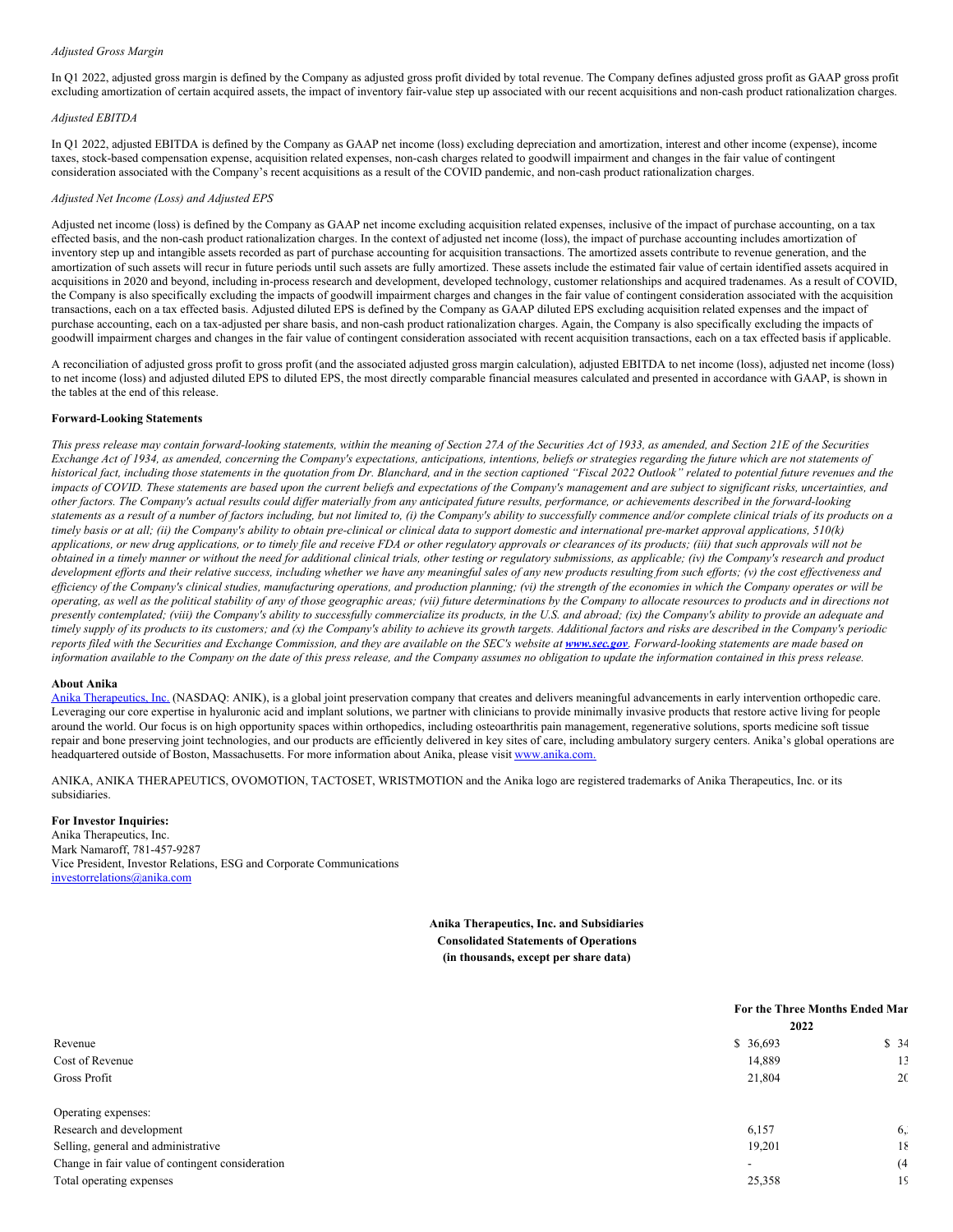| (Loss) income from operations               | (3, 554)  | 1,                              |
|---------------------------------------------|-----------|---------------------------------|
| Interest and other expense, net             | (154)     | (4)                             |
| (Loss) income before income taxes           | (3,708)   | 1,                              |
| Income taxes                                | (775)     | (1)                             |
| Net (loss) income                           | (2,933)   | \$2,1                           |
| Net (loss) income per share:                |           |                                 |
| Basic                                       | \$ (0.20) | $\begin{matrix} 0 \end{matrix}$ |
| Diluted                                     | (0.20)    | $\begin{matrix} 0 \end{matrix}$ |
| Weighted average common shares outstanding: |           |                                 |
| Basic                                       | 14,466    | 14                              |
| Diluted                                     | 14,466    | 14                              |
|                                             |           |                                 |

## **Anika Therapeutics, Inc. and Subsidiaries Consolidated Balance Sheets (in thousands, except per share data)**

|                                                | March 31,  | Dece  |
|------------------------------------------------|------------|-------|
| <b>ASSETS</b>                                  | 2022       | 2021  |
| Current assets:                                |            |       |
| Cash, cash equivalents and investments         | \$90,325   | \$94  |
| Accounts receivable, net                       | 29,313     | 29    |
| Inventories, net                               | 35,225     | 36    |
| Prepaid expenses and other current assets      | 10,459     | 8,2   |
| Total current assets                           | 165,322    | 16    |
| Property and equipment, net                    | 47,954     | 47    |
| Right-of-use assets                            | 20,517     | 20    |
| Other long-term assets                         | 20,385     | 20    |
| Intangible assets, net                         | 80,436     | 82    |
| Goodwill                                       | 7,625      | 7,    |
| Total assets                                   | \$ 342,239 | \$34  |
| <b>LIABILITIES AND STOCKHOLDERS' EQUITY</b>    |            |       |
| Current liabilities:                           |            |       |
| Accounts payable                               | \$7,444    | \$7,0 |
| Accrued expenses and other current liabilities | 15,233     | 17    |
| Contingent consideration                       | 4,315      | 4,1   |
| Total current liabilities                      | 26,992     | 29    |
| Other long-term liabilities                    | 684        | 1, 2  |
| Deferred tax liability                         | 9,956      | 10    |
| Lease liabilities                              | 18,820     | 19    |
| Stockholders' equity:                          |            |       |
| Common stock, \$0.01 par value                 | 145        | 14    |
| Additional paid-in-capital                     | 68,796     | 67    |
| Accumulated other comprehensive loss           | (5,799)    | (5,   |
| Retained earnings                              | 222,645    | 22    |
| Total stockholders' equity                     | 285,787    | 28    |
| Total liabilities and stockholders' equity     | \$ 342,239 | \$34  |

## **Reconciliation of GAAP Gross Profit to Adjusted Gross Profit (in thousands)**

## **(unaudited)**

|              |          | For the Three Months Ended Mar |  |
|--------------|----------|--------------------------------|--|
|              | 2022     | 2021                           |  |
| Gross Profit | \$21,804 | \$20                           |  |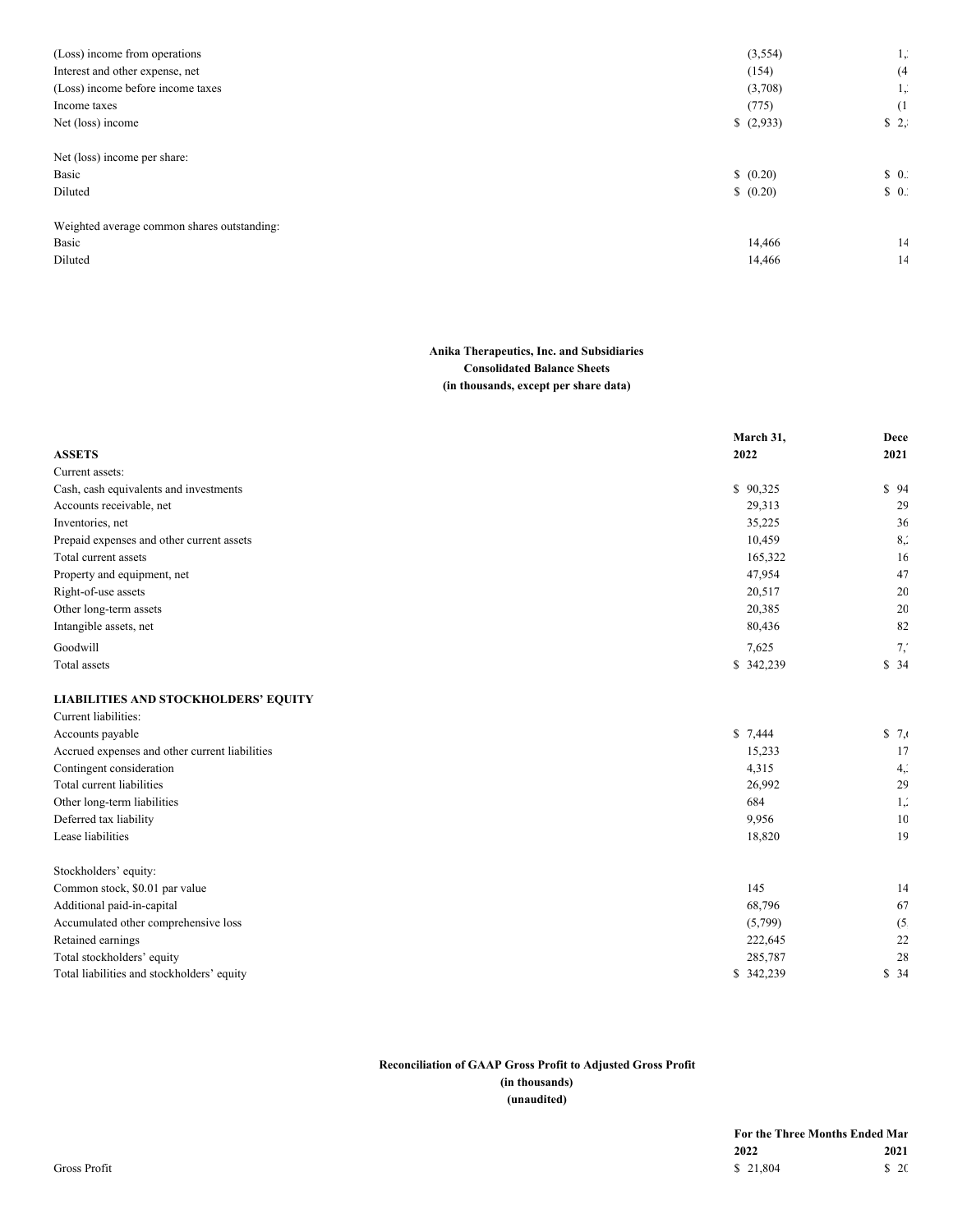| Acquisition related intangible asset amortization<br>Acquisition related inventory step up | .562     | <b>، ک</b> |
|--------------------------------------------------------------------------------------------|----------|------------|
| <b>Adjusted Gross Profit</b>                                                               | \$23,366 | \$25       |
| <b>Adjusted Gross Margin</b>                                                               | 64%      | $\sim$     |

## **Reconciliation of GAAP Net Income to Adjusted EBITDA (in thousands)**

## **(unaudited)**

## **For the Three Months Ended Mar 2022 2021** Net (loss) income  $\frac{1}{2}$   $\frac{2}{3}$   $\frac{2}{3}$   $\frac{3}{3}$   $\frac{2}{3}$ Interest and other expense, net 154 43 Benefit from income taxes (175) (1,623) Depreciation and amortization  $1,830$  $S<sub>1</sub>$ Share-based compensation  $2,545$ Acquisition related intangible asset amortization 1,787 1,  $\alpha$  Acquisition related inventory step up  $\alpha$  and  $\alpha$  and  $\alpha$  are  $\alpha$  and  $\alpha$  are  $\alpha$  and  $\alpha$  are  $\alpha$  and  $\alpha$  are  $\alpha$  and  $\alpha$  are  $\alpha$  and  $\alpha$  are  $\alpha$  and  $\alpha$  are  $\alpha$  are  $\alpha$  are  $\alpha$  are  $\alpha$  are  $\alpha$  ar Change in fair value of contingent consideration (4)  $(4)$ Adjusted EBITDA \$ 2,608 \$ 4,

## **Reconciliation of GAAP Net Income to Adjusted Net Income**

**(in thousands) (unaudited)**

**For the Three Months Ended Mar** 

|                                                                 | 2022      | 2021           |
|-----------------------------------------------------------------|-----------|----------------|
| Net (loss) income                                               | \$(2,933) | S <sub>2</sub> |
| Acquisition related intangible asset amortization, tax effected | 1.345     | $\mathbf{1}$ . |
| Acquisition related inventory step up, tax effected             |           | 2.1            |
| Change in fair value of contingent consideration, tax effected  |           |                |
| Adjusted net (loss) income                                      | \$(1,588) | \$75           |

## **Reconciliation of GAAP Diluted Earnings Per Share to Adjusted Diluted Earnings Per Share**

## **(per share data)**

**(unaudited)**

|                                                                 | For the Three Months Ended Mar |                   |
|-----------------------------------------------------------------|--------------------------------|-------------------|
|                                                                 | 2022                           | 2021              |
| Diluted (loss) earnings per share (EPS)                         | \$ (0.20)                      | $\textbf{S}$ 0.   |
| Acquisition related intangible asset amortization, tax effected | 0.09                           | 0.                |
| Acquisition related inventory step up, tax effected             |                                | 0.                |
| Change in fair value of contingent consideration, tax effected  | -                              | (0)               |
| Adjusted diluted (loss) earnings per share (EPS)                | \$ (0.11)                      | $\frac{1}{2}$ 0.1 |

## **Revenue by Product Family (in thousands, except percentages) (unaudited)**

## **For the Three Months Ended March 31,**

|                                    | 2022      | 2021     | <b>S</b> change | $\%$  |
|------------------------------------|-----------|----------|-----------------|-------|
| OA Pain Management                 | \$22,733  | \$19,316 | \$ 3.417        | 18'   |
| Joint Preservation and Restoration | 12,139    | 12,219   | (80)            | $-10$ |
| Non-Orthopedic                     | 1,821     | 2,757    | (936)           | $-34$ |
| Revenue                            | \$ 36,693 | \$34,292 | \$2,401         | 7%    |